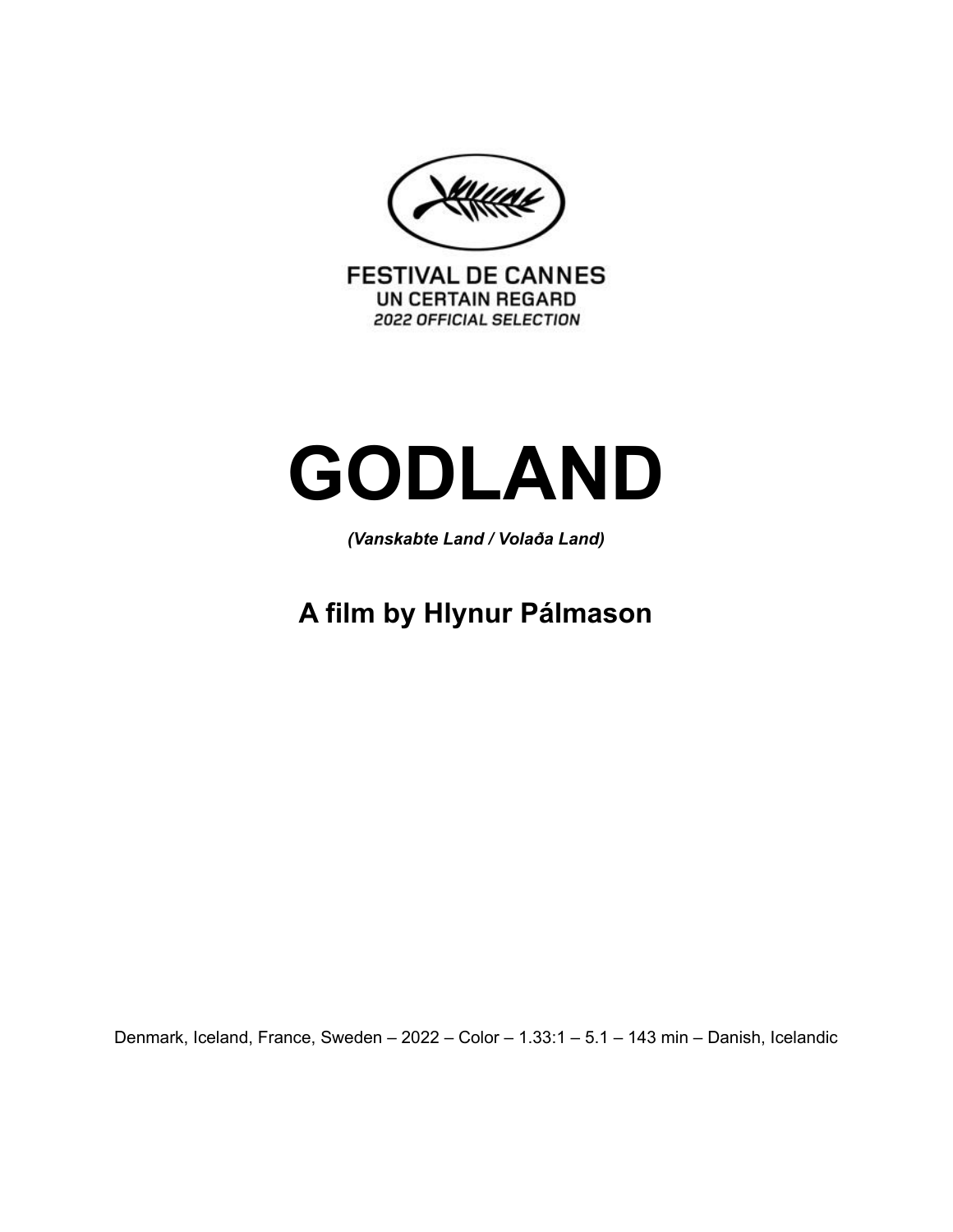# **SYNOPSIS**

In the late 19th century, a young Danish priest travels to a remote part of Iceland to build a church and photograph its people. But the deeper he goes into the unforgiving landscape, the more he strays from his purpose, the mission and morality.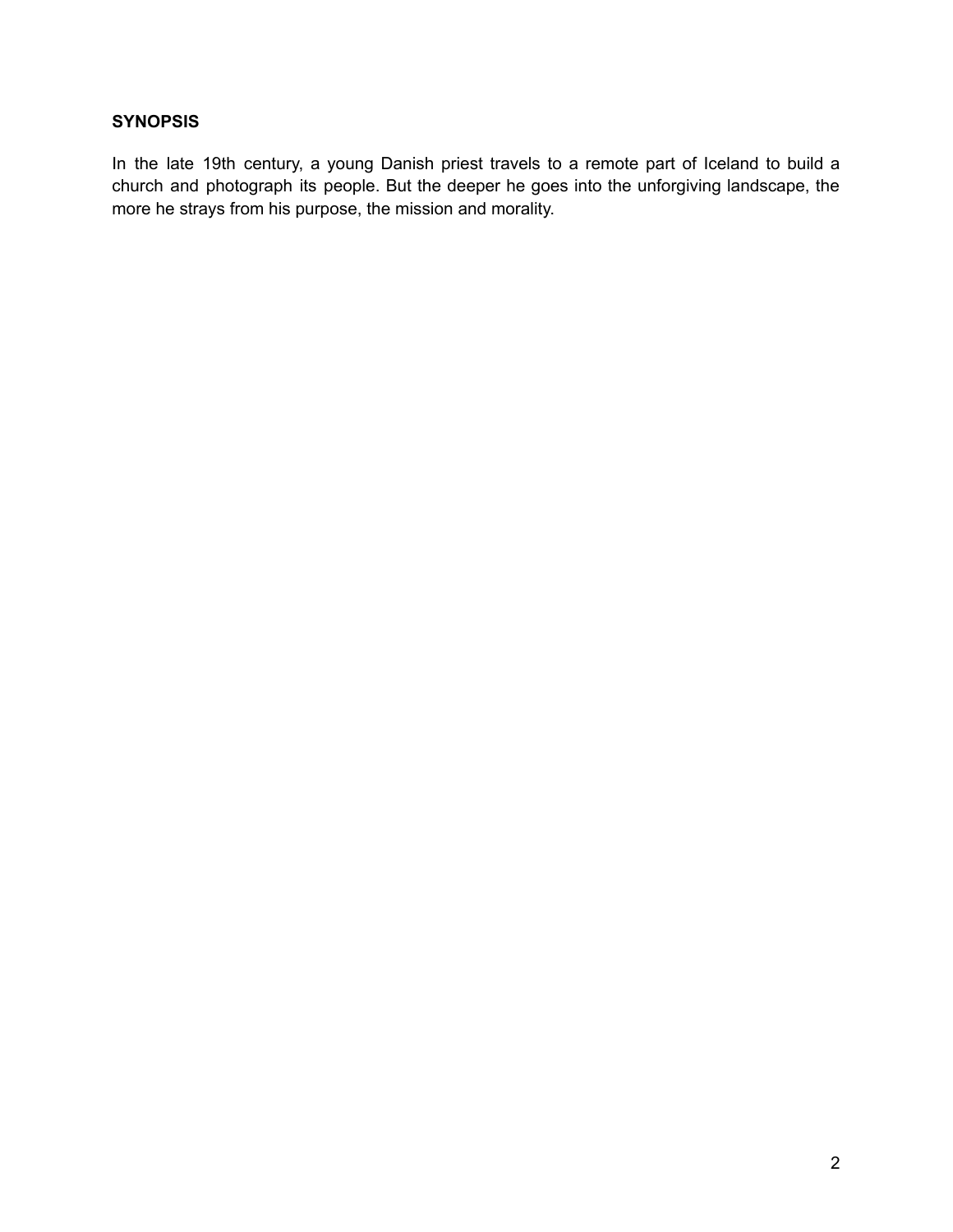# **DIRECTOR'S STATEMENT**

GODLAND explores family bonds, the acceptance of myth or some kind of magic realism.

It's also a film about a journey into ambition, love and faith and the fear of God and the need and want to find your place in all this, to be seen, to be a part of something.

It's also about communication, the foreign aspect of dialogue, and the way we communicate – or rather miscommunicate.

It's about inner and outer conflicts.

It's about humanity and nature and how these things collide with each other, through man, animal and the world around us.

In the end, I found out that this film is very much about what divides us and what ties us together. And I was surprised to find out that in the end, death might be the only thing that ties us together. This is the core of the film, the beating heart.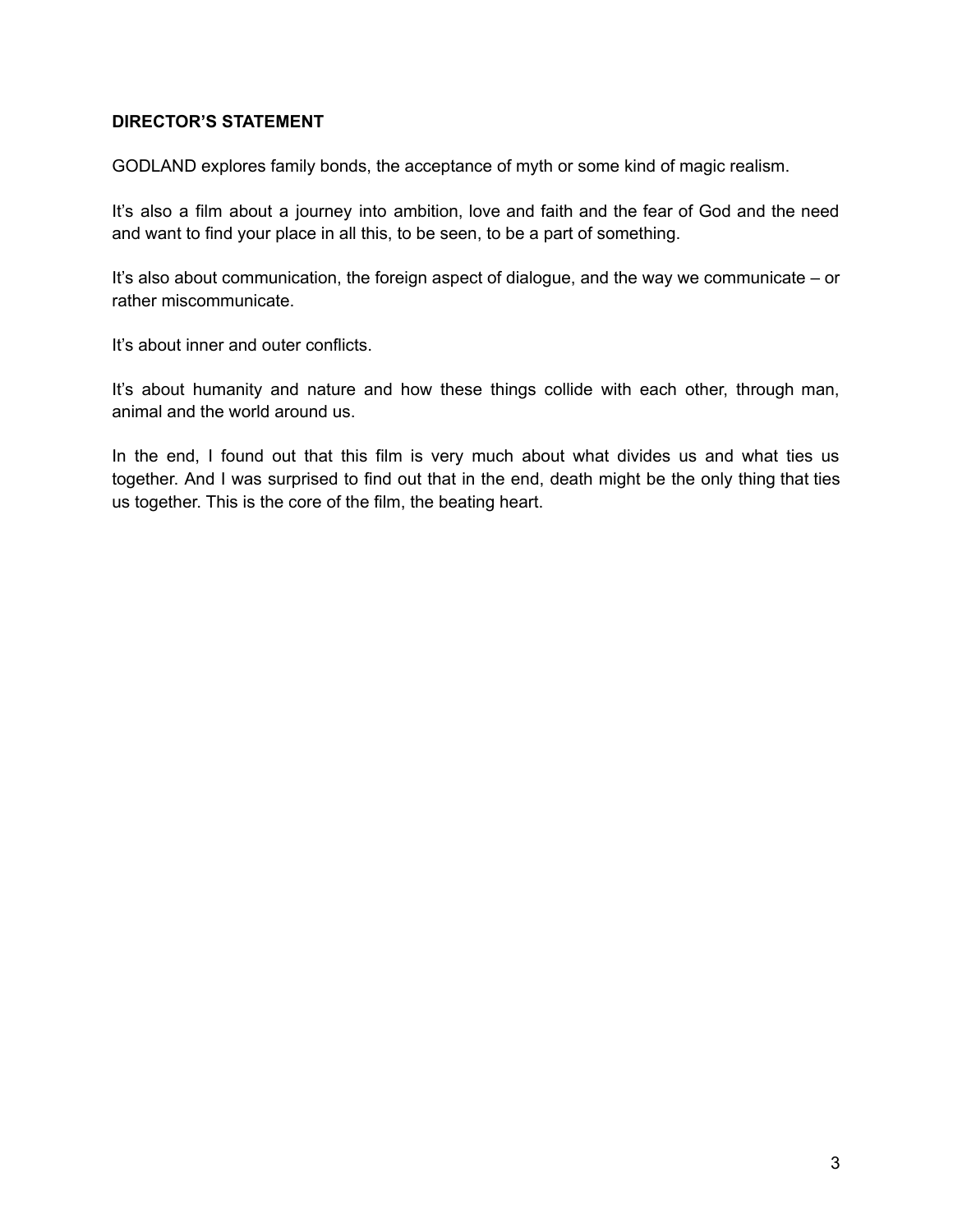# **IN CONVERSATION WITH HLYNUR PÁLMASON**

# **GODLAND is set in the period when Iceland was under Danish rule. What drew you to depict a story from this time of colonization?**

My life has been divided between these two very different countries that have shaped me in many ways. It's not that long ago that Iceland was under the Danish crown and I haven't really seen it explored in cinema. I wanted to explore the opposites in the landscape, the temperaments and the language or the source of misunderstanding, but also the opposites in form and feeling and how they reveal themselves when you put these two countries up against each other.

I do think this period reverberates today, because in a way we haven't really changed that much as human beings. We still have all the same basic primitive feelings, wants and needs and we all share the same fate of being mortals and becoming earth. I think it's wonderful to read diaries or letters from this period and also further back in time and see that people are thinking about the same things as today. How much money do I have for bread and wine? I saw this beautiful woman down the street. The weather was dreadful today. Why am I here?, etc.

# **Lucas, your protagonist, travels from Denmark to a remote part of Iceland, and is confronted with this contrast.**

I see Lucas as a young ambitious priest with ideals. But these ideals, when confronted with something so unforgiving and foreign, become irrelevant and very quickly crushed by the reality of life, nature or whatever we want to call it. I think me and Lucas slowly realized in the process of making this film that we are very small and brief and only here for a very short time.

#### **How was the experience shooting the film?**

The film is written and developed for the area around where I live. The rotting horse was my father's horse and I filmed it for over a year on our neighbor's land. The seasonal images of the glacier are filmed for over two years at a place where we pick mushrooms during late summer. The first camp in the film is where we fish trout through ice during winter. Most of the locations are spaces that I've revisited many times and slowly they begin to reveal themselves in my writing.

Some of them were also very hard to reach and it's impossible to drive there. So we had to carry all the equipment ourselves and travel only by horse. I think this process made it possible for us to depict the landscape around here in a very truthful way. We were experiencing the journey along with our characters. It was a very challenging film to make. We shot it chronologically which was a huge gift and I can't even imagine doing it differently.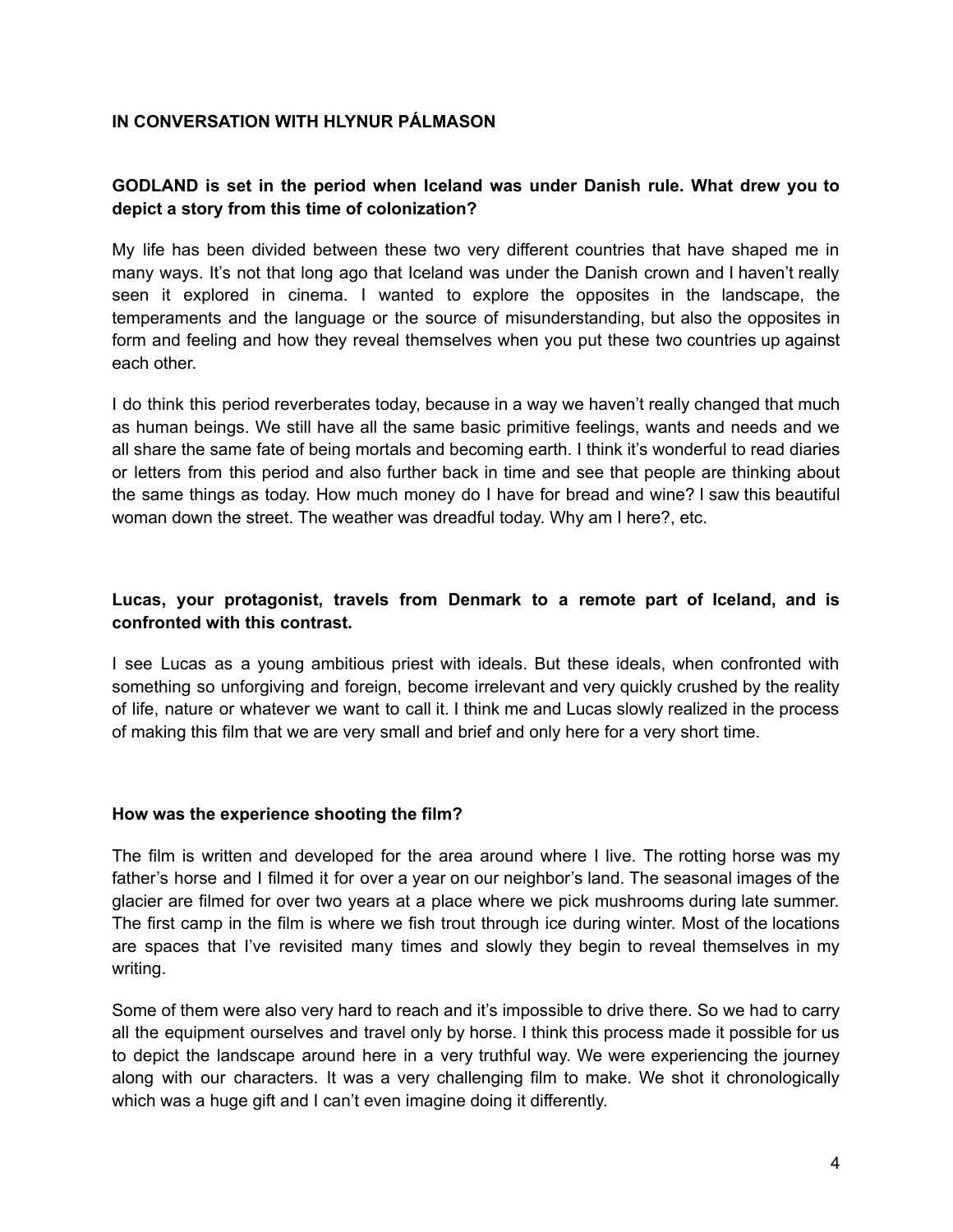## **Your narrative style and sense of plot gives associations to classic Icelandic sagas, where do you find inspiration to your own storytelling?**

I always think a lot about the narrative style and the flow of the film. This interests me more than the plot of the film - something that was never very strongly present in my films, because I don't experience plots in my own life.

I was for example very excited about dividing the film into two parts, the traveling part being the first and then the arrival at the location where they build the church as the second part. Creating movement from the first part to the second part was a very creative and satisfying process to work on. I often try to find narrative forms that excite me and make me want to explore something new. The form and narrative story somehow have to blend totally into each other.

#### Except for the end of the film, the soundtrack is very scarce. It sounds a bit like the wind.

For a long time, I thought there might not be any composer on the film. I knew there was a piano in Carl's house and I had an impulse to allow Ragnar to play the harmonica at the wedding. There is also quite a lot of singing throughout the film: Ragnar with his old poems and the introduction of the sisters, when Ida sings a murder ballad on her way to the house and then Anna sings by the piano at the end of the dinner scene. So, in a way, I thought I had enough music already built into the narrative. But I had been in contact with the musician Alex Zhang Hungtai for quite some time now and I really wanted to work with him.

Me and my editor, Julius Krebs Damsbo, got some saxophone improv sessions from him that we really loved and just started trying them out with the film. It ended up being a really great collaboration and he is also behind the music for our short film NEST that we made parallel to GODLAND. But I agree that it feels very much like the wind, you don't really know what instrument you are hearing. We felt like we hadn't heard this music before. It was quite mysterious and felt very right for this film.

# **You shot the film thinking about daguerreotype, it seems. Were you – and cinematographer Maria von Hausswolff – fascinated by the images from that time?**

We were actually using the collodion wet plate process that replaced the daguerreotype somewhere around 1860.

I was attending a lecture in Denmark on the collodion process held by Hörður Geirsson, who is a museum photography specialist. We became friends and he showed me the whole process of preparing a wet plate, exposing and developing it. I got very fascinated by it and fell in love with the quality of the image and the smell of the chemicals. This discovery completely transformed the writing process for me and made it very enjoyable. Suddenly, Lucas had this modern process of capturing images and this really tied the project together for me.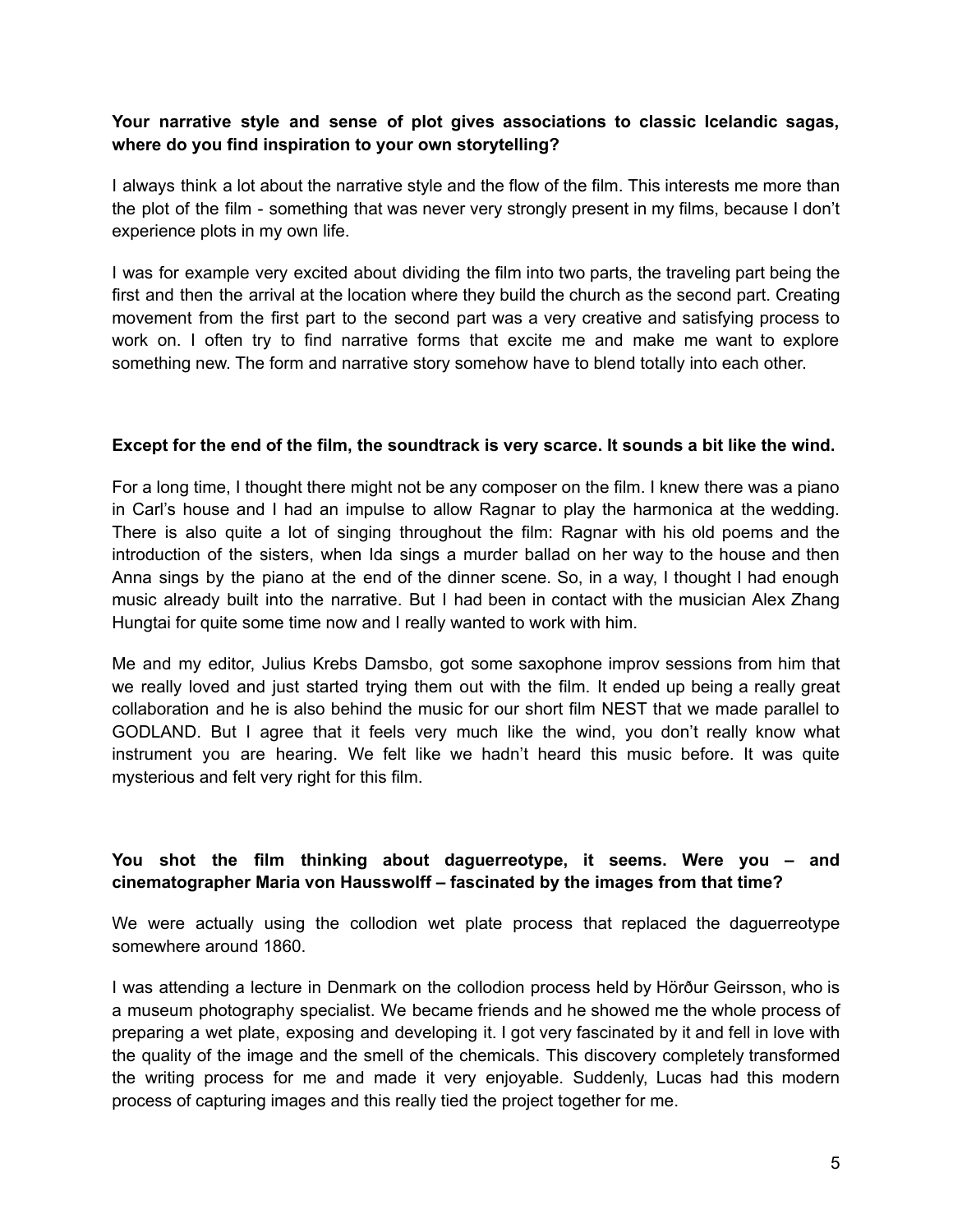The frame of the film is something that I stumbled upon while researching another project. I was testing film formats and realized that the old academy format fitted me really well – I had a couple of problems with the wider format in some of my previous work. It just became very effortless and fun, framing again with this new aspect ratio. It made the faces look so gorgeous and I was actually beginning to avoid going too close when I was filming in the wider format. I also think that the black gate surrounding the image creates a harder cut each time when we go from one image to another, and this gives each cut a bit of a temper. The black frame also softens the image and gives it this beautiful, feminine shape when it comes to its edges. The format of the film is very close to Lucas' photography, so it ended up being an obvious choice.

# **It's interesting that Elliott's character is looking at everyone for the longest time. Only at the end it feels like someone is finally looking at him. Could you tell me more about that perspective?**

Lucas is a foreigner, a stranger in this very harsh land that he knows very little about and whose language he doesn't speak. The film starts out by pitting this man against the land or nature. But later, when you move deeper, this conflict begins to build up between the priest and the guide, and it becomes a man-against-man kind of story. In the very end, it feels like the perspective might have shifted and that we finally see him  $-$  or that he finally sees himself. And, therefore, it's about a man going against himself.

# **There is earnestness about this film that reminded me of Scorsese's SILENCE, also because of its religious aspect. But what were your inspirations?**

I think I was inspired by my surroundings. I wanted to make something that was connected to my roots or the place where I come from and grew up. I haven't really seen Danish and Icelandic relationship portrayed in cinema before. I thought it was worth exploring and very quickly got swept away in this fictional story.

# **The relationship between these two men, played by Elliott Crosset Hove and Ingvar Sigurðsson, is very interesting. How did you see their conflict, which at the same time has elements of mutual fascination?**

In many ways I saw them as opposites. Lucas, the bringer of light, a young and ambitious man of knowledge and ideals, comes to this foreign land and is met by nature that slowly strips him of everything and defeats him.

Ragnar, being an older man, is a man of nature that obviously feels very at home in the wilderness of Iceland. But in the second part of the film, he is kind of out of his element and we see that he is also struggling with his thoughts and this fear of God that was often rooted in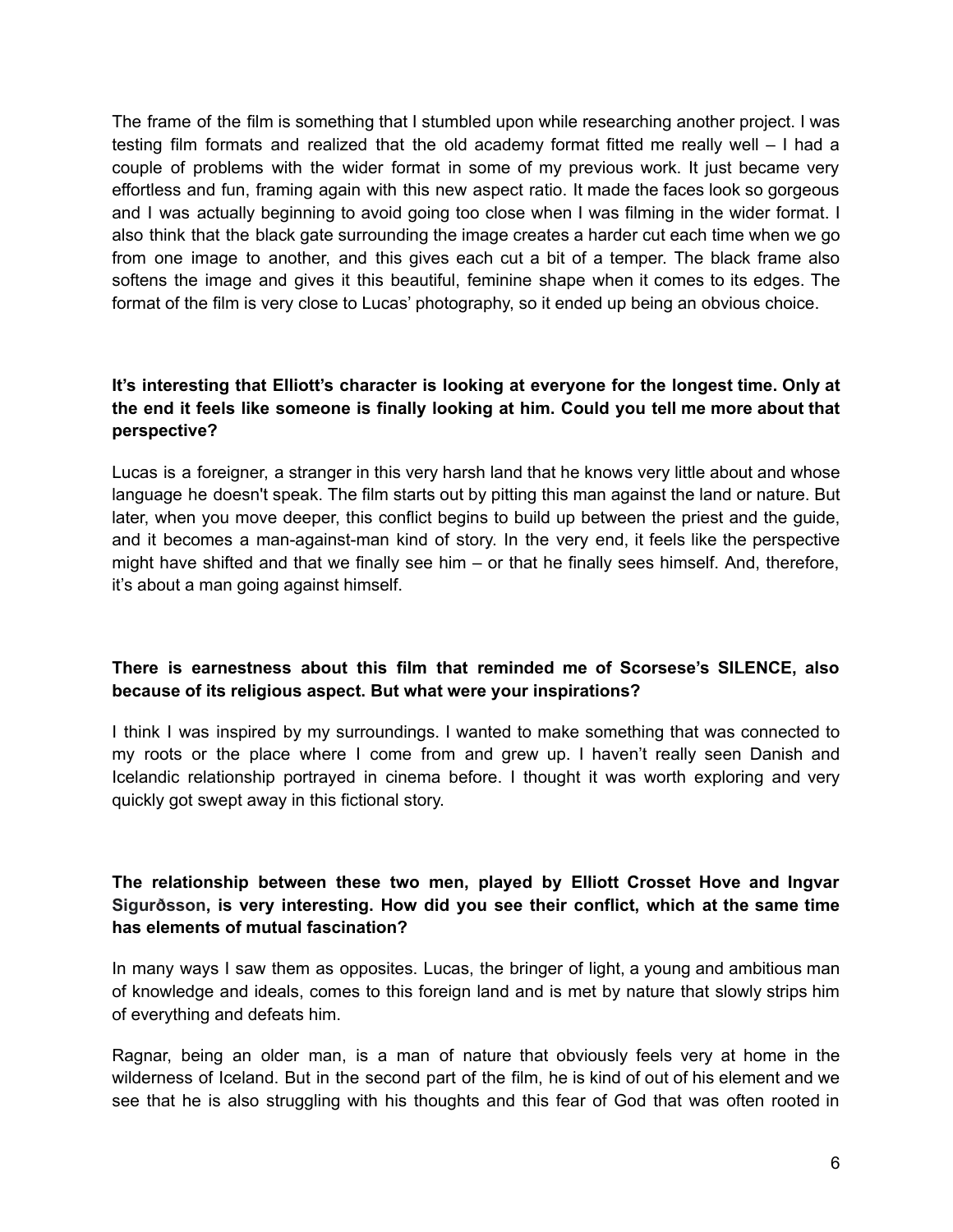people during those times. I was very determined to portray them both as human beings – I didn't want anyone to be just good or just bad. I didn't want us to experience Ragnar as some kind of Zen-like nature lover or Lucas as a fanatic religious priest. I wanted us to see them being one thing, but also show they are capable of surprise and becoming something completely different.

# **There is a western feel to the story as you show a nation under construction, so to speak. Was it something on your mind?**

I agree that the film has a western feel to it. I think it's because you feel the inner conflict of a character through the way the world around him is being portrayed. This is probably a bit like the westerns, but I actually think it's also embedded in the Icelandic literature I grew up with and one I'm still reading today. I do think the weather here, the seasons and the landscape does shape us in a very profound way. So perhaps it's more of a northern than a western.

# **You are working with your daughter again. Is it something you want to continue with?**

Ida has been working with me from the very beginning, as well as my two sons. We just had a premiere in Berlinale with a short NEST that I made with my children. I'm very fond of that film and we had a great time making it, so we are working on the next short film now and it's called JOAN OF ARC. Ida has had very significant roles in my films and I would love to write more for her. She is a very smart young woman and great fun to be around. I'm sure we will make more films together – if she doesn't get tired of me!

# **You used to live in Denmark, met many of your collaborators there. You said once that you were in between these two countries, so did it influence this story?**

The title of the film is inspired by a poem by Matthías Jochumsson, an Icelandic poet who studied in Denmark and moved back to Iceland with his family.

He experienced a dreadful winter and wrote a diatribe or a "hate poem" to Iceland called VOLAÐA LAND. He received harsh criticism for it and had to write a counter poem where he focused on the beauty of the country and how wonderful it was. Maybe the next film we make will have to be this kind counter poem to this film, where we will indulge in nationalism.

The funny thing is that during my research and developing process I found out that my great, great grandfather actually used to run Matthías Jockumson's land at one point in his life. Supposedly, they used to be friends.

*(Interview by Marta Balaga)*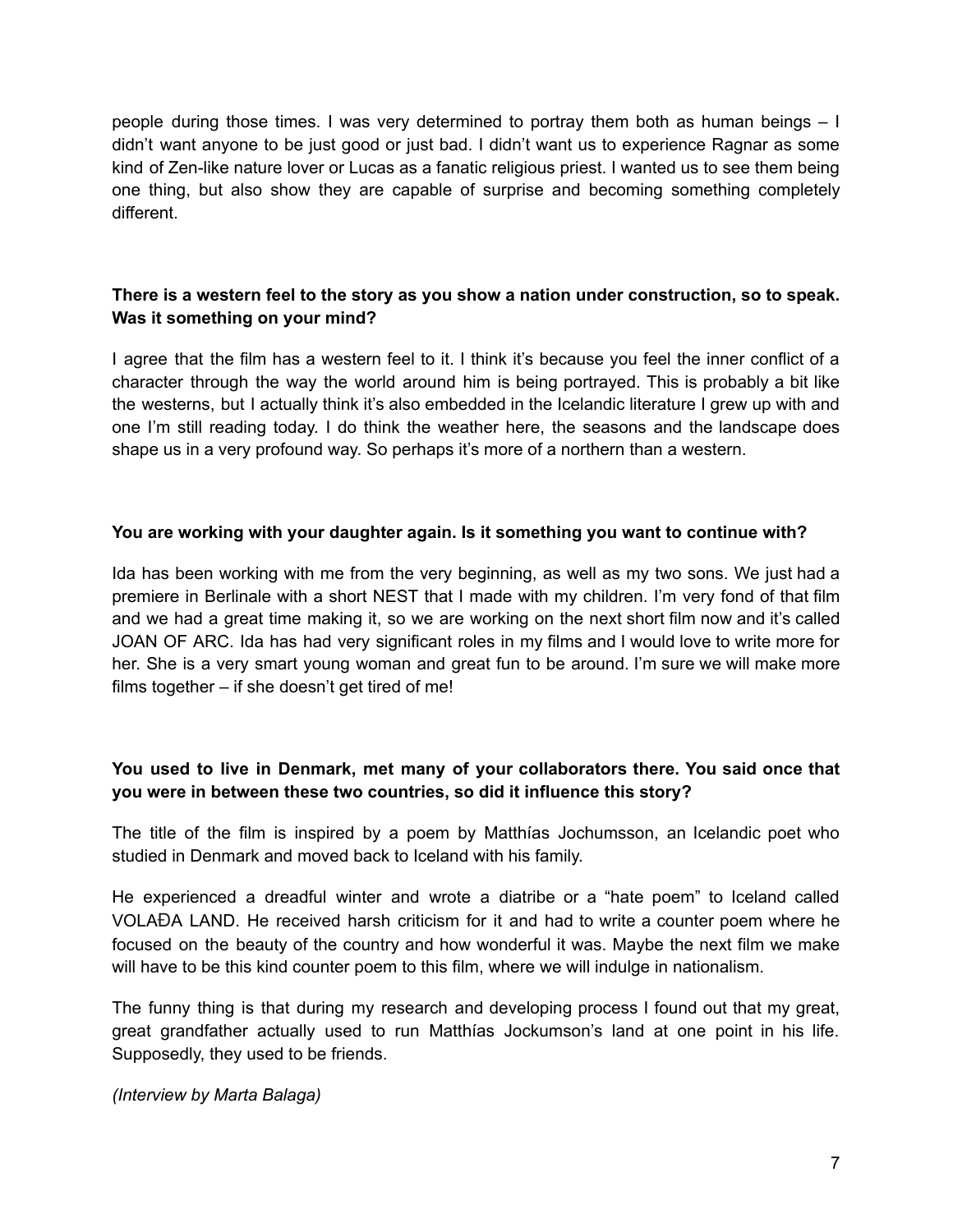# **DIRECTOR**

#### Hlynur Pálmason

Hlynur Pálmason is an artist and filmmaker, born in 1984 in Iceland. He started out as a visual artist and continued his career in filmmaking by pursuing education at the Danish National Film School. Pálmason lives and works in Iceland and Denmark with his wife and three kids.

 GODLAND, Feature NEST, Short A WHITE, WHITE DAY, Feature WINTER BROTHERS, Feature SEVEN BOATS, Short EN MALER, Short A DAY OR TWO, Short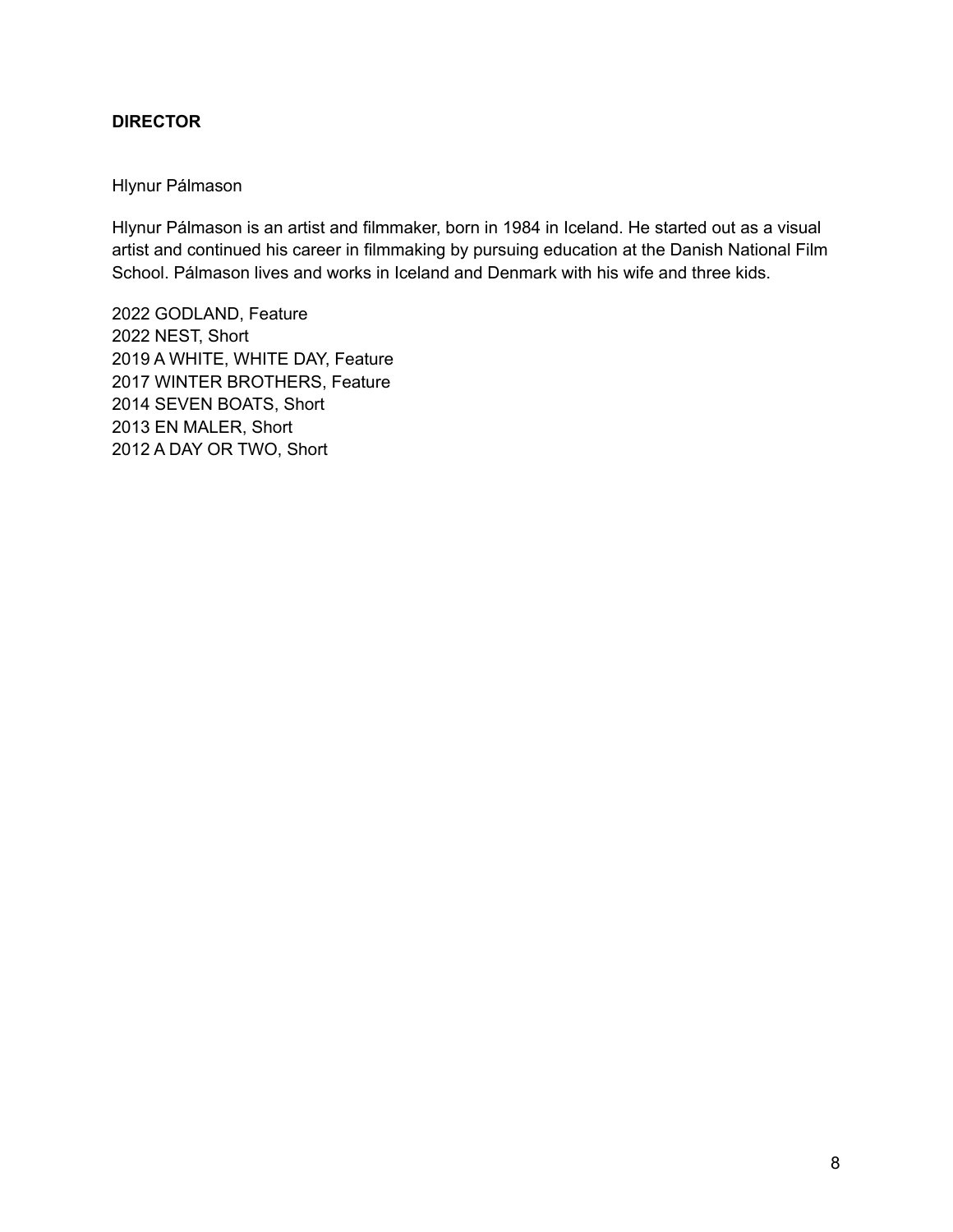# **CREW**

#### MARIA VON HAUSSWOLFF | DOP

Maria von Hausswolffs lives and works in Denmark as a cinematographer and filmmaker. In 2017 and 2018 she was awarded with a Bodil - the Danish Critics Association Award - for her cinematography on PARENTS (director: Christian Tafdrup, 2017) and WINTER BROTHERS (director: Hlynur Pálmason, 2018). In 2017 she also won the Camera Image Award for Best Cinematography (debut feature category) for her work on WINTER BROTHERS. For her work on Hlynur Pálmason's A WHITE, WHITE DAY she received the Edda Award - the Icelandic Academy Award - for Best Cinematography.

#### JULIUS KREBS DAMSBO | EDITOR

Julius Krebs Damsbo. Film editor, based in Copenhagen, Denmark. Graduated from The National Film School of Denmark in 2013. GODLAND is his sixth production together with Hlynur Pálmason (A PAINTER, WINTER BROTHERS, SEVEN BOATS, A WHITE WHITE DAY, NEST). He has experience in both fiction, documentary and tv from working with various directors and productions like Maria Bäck (PSYCHOSIS IN STOCKHOLM) and Malene Choi (THE RETURN). Julius Krebs Damsbo is currently in post production with Christoffer Boe on the third season of his series FACE TO FACE.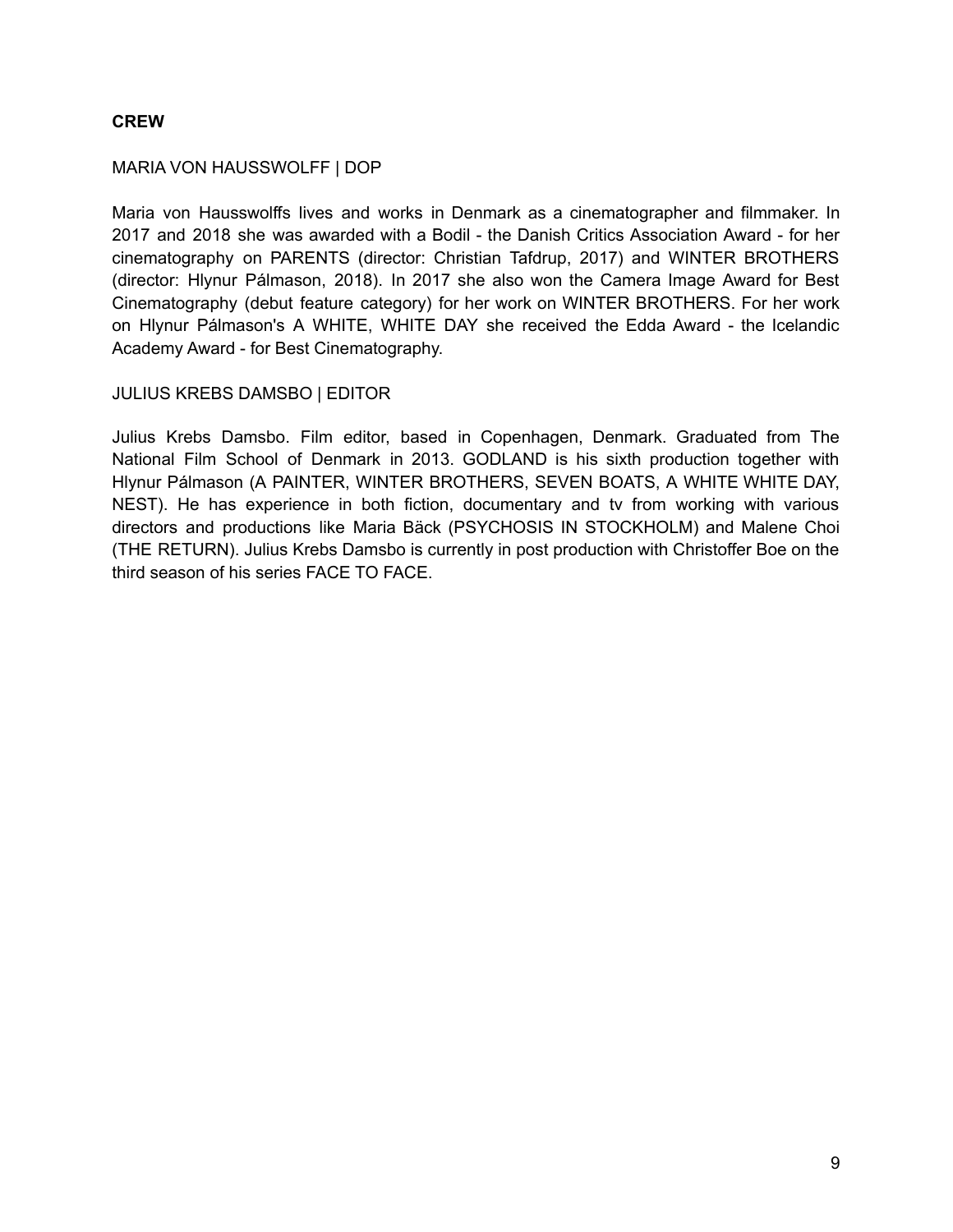# **CAST**

#### **Elliott Crosset Hove**

Elliott Crosset Hove is a Danish-American actor. Born March 18th 1988, in Copenhagen, Denmark. He is educated at The Danish National School of Performing Arts, and graduated in 2015. Elliott works in both film and tv-series, as well as theater.

He is best known for his roles in film and tv-series such as IN THE BLOOD (2016), WINTER BROTHERS (2017), JOURNAL 64 (2018), BEFORE THE FROST (2019), WILDLAND (2020) and THE BRIDGE (2018) and in theater with HAMLET (2017) among others.

He has received multiple awards and nominations throughout his career, such as a nomination at the Bodil Awards 2017 for Best Male Actor for WINTER BROTHERS, winning the Robert Award in 2018 for the same category. He also won the Talent Award in 2017 as well as Actor of the Year in 2018 at the Danish Theater Awards (Reumert) for his role in HAMLET. He has also gained international attention with the selection as one of the European Shooting Stars at the Berlinale in 2019, and winning the Best Actor Award at both Locarno Film Festival 2017 and Vilnius Film Festival 2018.

#### **Ingvar Sigurðsson**

Ingvar Sigurðsson graduated from The Icelandic Academy of the Arts in 1990 and has since then set his mark on the Icelandic acting scene. He has extensive experience in theater and has had various roles in both classical and contemporary plays.

He has done around fifty roles in domestic and foreign films besides roles in short films and TV series. He has also worked on manuscripts, been awarded for screenwriting, and co-produced several films.

Ingvar has received numerous awards and recognition for his work around the world. He represented Iceland at the "European Shooting Star" event 1999 at the Berlinale and received the European Film Award for Best European Actor - People's Choice in the year 2000 for the leading role in the film ANGELS OF THE UNIVERSE. He has received eight Edda Awards for Actor of the Year at the Icelandic Film and TV Awards. Furthermore, he won the Best Actor Award for his lead performance in the film A WHITE, WHITE DAY in Critic's Week in Cannes 2019. Recent international film works include: SUCCESSION, ZACK SNYDER'S JUSTICE LEAGUE, KATLA, LAMB, KILLING EVE, THE NORTHMAN, and GODLAND.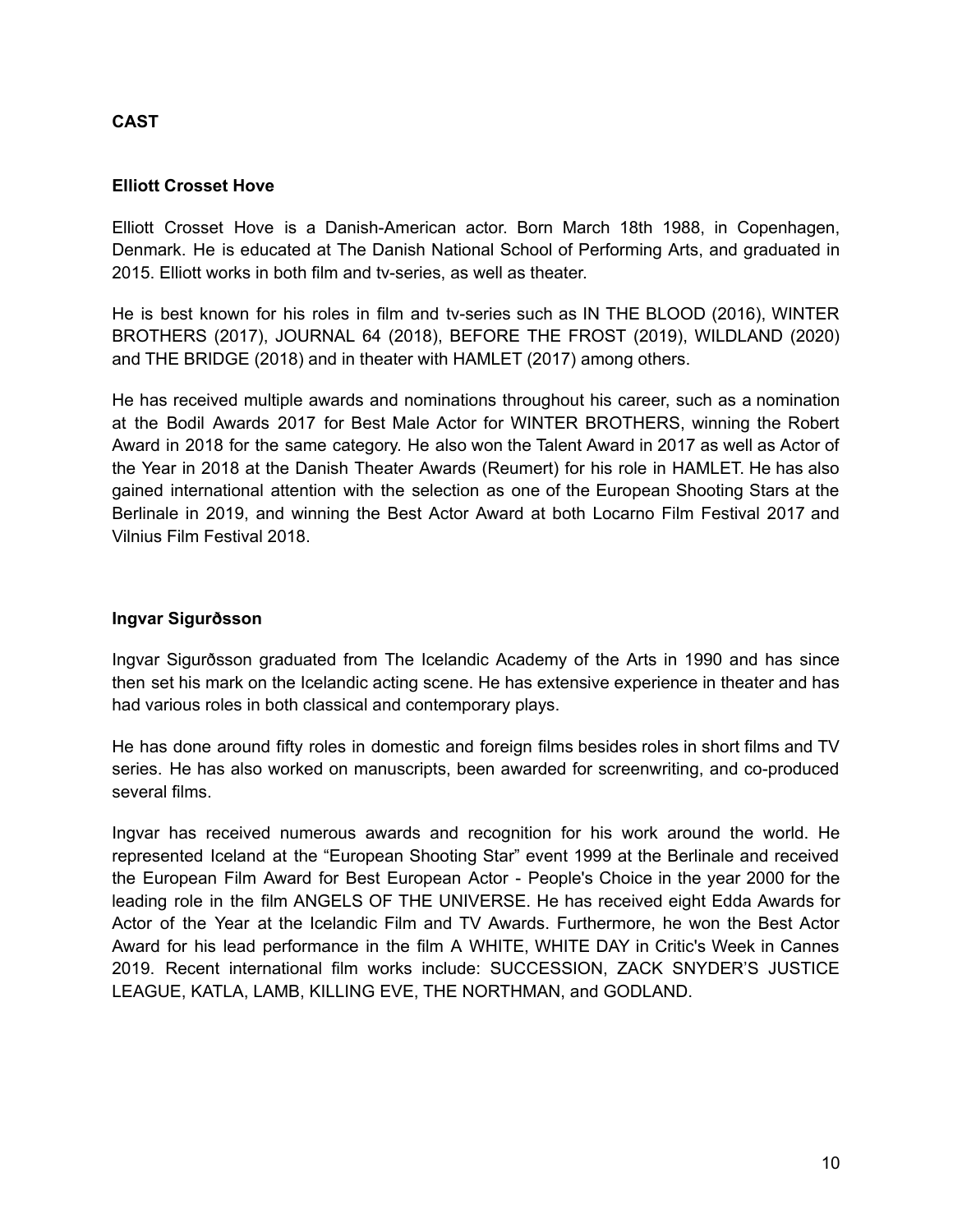#### **Vic Carmen Sonne**

Vic Carmen Sonne is a graduate of The Danish National School of Performing Arts.

In 2016 she appeared in Rasmus Heisterberg's IN THE BLOOD, for which she won a Bodil (the Danish Critics Association Award). In 2017 she starred in Hlynur Pálmason's WINTER BROTHERS, which opened at Locarno Film Festival and has won several international awards while Vic received the Robert Award (the Danish Film Academy) for Best Supporting Actress.

Vic was also one of the breakouts from Sundance in 2018 as the star of Isabella Eklof's HOLIDAY for which Vic this year won a Bodil Award & Robert Award for Best Actress. She was also nominated for a Bodil & Robert Award for her performance in Laurits Flensted-Jensen's debut feature NEON HEART which premiered at San Sebastian Film Festival in 2018.

In 2020 she starred in Marie Grathø's PSYCHOSIA which opened at the Venice Film Festival and earned her another Robert Award nomination.

Vic earned a spot as one of the EFP's Shooting Stars at the Berlinale the same year and was nominated for a Robert in 2022 for her lead role in Daniel Dencik's Danish/Japanese feature MISS OSAKA.

#### **Jacob Hauberg Lohmann**

Jacob Hauberg Lohmann is a Danish actor born in 1974 in Odense, Denmark. He graduated from The Danish National School of Performing Arts in 2002 and has worked in Danish theater, film and television since then.

He had his breakthrough in the Danish national TV drama series NORSKOV (2015-2017) as Casper Bondy Bondesen, which earned him a Danish Film Academy nomination. In 2020 he starred in SHORTA for which he earned both a Danish Film Academy nomination and a Danish Film Critics nomination. He has also been nominated for a Robert Award (the Danish Film Academy) for his performance in THIS TIME OF YEAR and FOLLOW THE MONEY for which he won.

#### **Ída Mekkín Hlynsdóttir**

Born 22. August, Iceland 2008. Her first feature film as an actress, A WHITE, WHITE DAY by Hlynur Pálmason premiered in Semaine de la Critique in Cannes 2019. Since then Ída has acted in Hlynur Pálmason's NEST (premiered in Berlinale Special 2022) and GODLAND, premiering in Cannes 2022 in Un Certain Regard. When she grows up she wants to be a horse trainer and a part-time actress.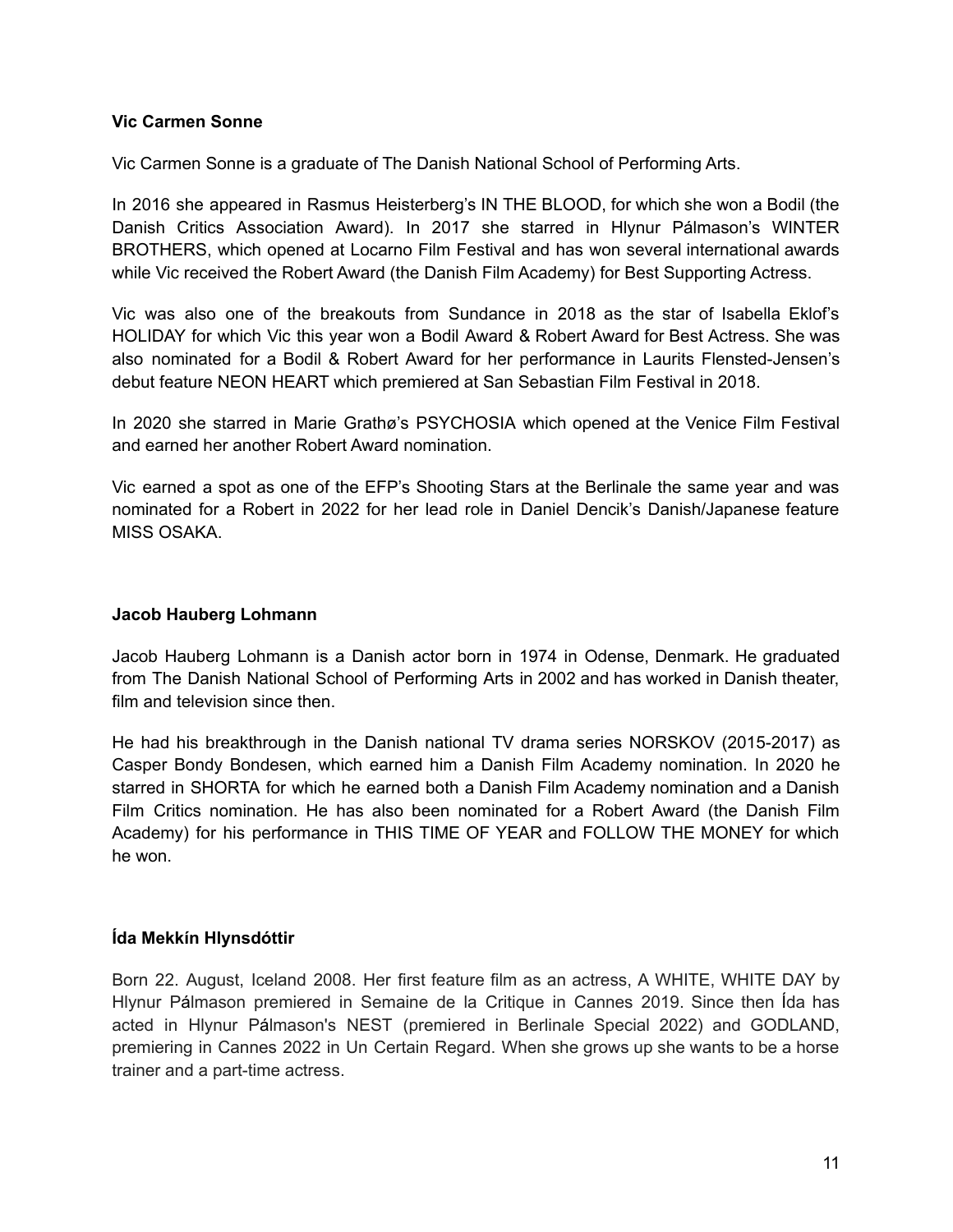#### **Waage Sandø**

Waage Sandø is a Danish actor, director and former theater director. Born May 8, 1943 in Copenhagen, Denmark.

He has been associated with a large number of Danish theaters including The Royal Danish Theatre during the 90's and has worked concurrently as a film actor as well.

He is best known for his roles in the Danish films and tv series PAIN OF LOVE (1992), STOLEN SPRING (1992), THE VILLAGE (1991-1996), UNIT ONE (2000-2003) and BETTER TIMES (2003-2006). In 1993, Waage received the Danish Bodil Award (Danish Critics Association Award) for Best Supporting Actor for his role in PAIN OF LOVE.

Recently, he has appeared in DR's hit series FOLLOW THE MONEY (2016) and the TV series 1864 (2014).

#### **Hilmar Guðjónsson**

Hilmar Guðjónsson's first role after graduation was in the film EITHER WAY*,* a part which he got nominated for at the Icelandic Film Awards. He then was contracted at Reykjavik City Theater for 10 years, getting awarded and nominated for his performances. He moved to the National Theater of Iceland and started his directing career. Roles in feature films, TV and short films count dozens. His latest role was in GODLAND by Hlynur Pálmason. In 2012 Hilmar was awarded as a Shooting Star by the European Film Promotion.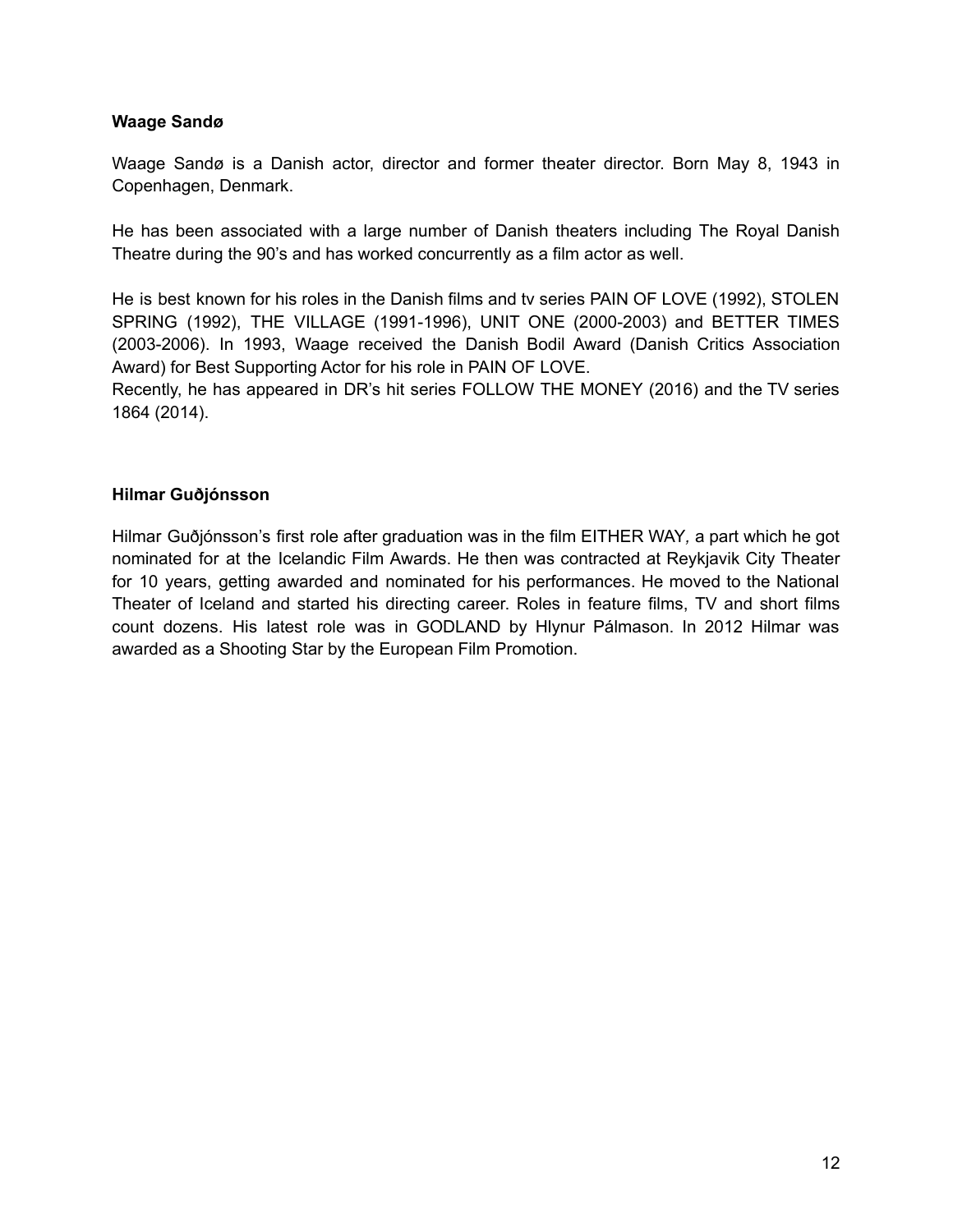#### **PRODUCERS**

#### **SNOWGLOBE**

Snowglobe is a film production company established in Copenhagen in August 2015 by producers Mikkel Jersin, Katrin Pors & Eva Jakobsen.

With its strong international roots, and particularly strong affiliation with Latin America, Snowglobe is a dynamic production company working with feature films across borders.

Snowglobe currently develops, produces and co-produces a nuanced selection of films with an artistic core by new as well as established directors, who all share a great passion for filmmaking.

Snowglobe's work include the opening film of the 50th edition of Directors' Fortnight: BIRDS OF PASSAGE by Ciro Guerra and Cristina Gallego, MONOS by Alejandro Landes, A WHITE WHITE DAY by Hlynur Pálmason, that premiered in the Critic's Week section at Cannes 2019, and WILDLAND, which premiered in the Panorama Section at the Berlinale 2020. Snowglobe's latest releases include THE WORST PERSON IN THE WORLD, which premiered in official competition in Cannes 2021, THE INNOCENTS premiering in Critics Week in Cannes 2021 and A CHIARA which won for Best European Film in Director's Fortnight in Cannes 2021.

# JOIN MOTION PICTURES

Join Motion Pictures (JMP) is an independent, boutique production company which has produced mainly director-driven feature films for cinema with high artistic quality and international appeal. It was established in Reykjavík, Iceland 2007 and is owned by producer Anton Máni Svansson and writer-director-producer Guðmundur Arnar Guðmundsson.

The company started producing short films and music videos in 2007 with the focus on forging long-lasting working relationships with writer-directors, a dynamic that has resulted in over 160 awards for films which have premiered in competition at A festivals around the world: Cannes, Berlin, Venice, Locarno, Toronto and IDFA. JMP films own 40% of the total international awards for Icelandic film & TV productions in the last 10 years. Titles include HEARTSTONE, WINTER BROTHERS, A WHITE, WHITE DAY, BEAUTIFUL BEINGS, NEST, GODLAND.

Furthermore, JMP's productions have received the following accolades: the European University Film Award in 2017, nomination for the Nordic Council Film Prize three years in a row (2017-19), selected for the long list for European Film Awards in 2017 and 2019, Best Actor nomination for the European Film Awards 2019, Iceland's contribution to the International Feature Award at the Oscars 2020.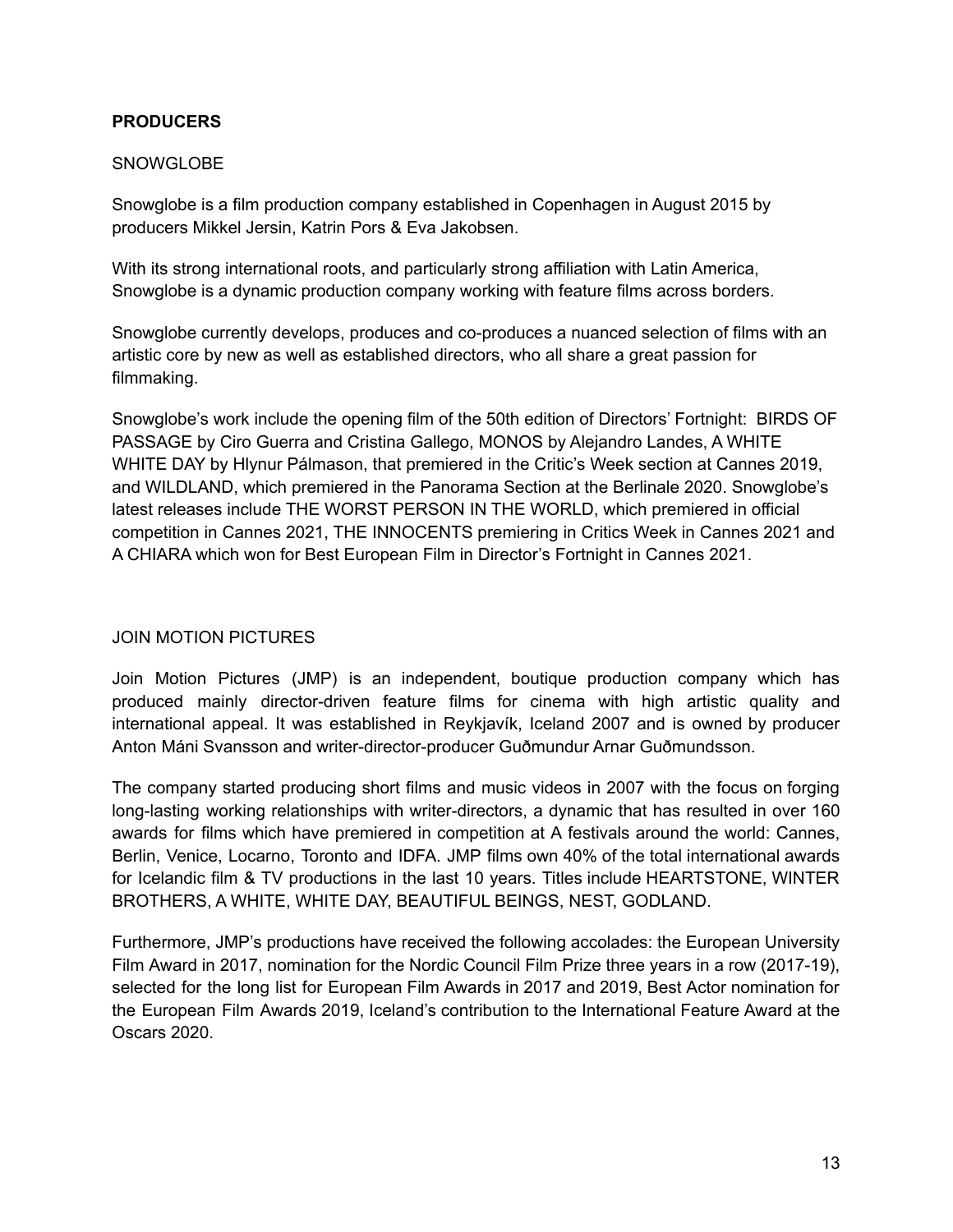#### MANEKI FILMS

Didar Domehri founded the production company Maneki Films and the label Full House in 2009. She used to be the head of international sales of Films Distribution/Playtime. She was vice president of the selection committee of CNC's Aide aux Cinémas du Monde, member of the selection committee for the Cinefondation residency, producer expert for Cannes Critics' Week Next Step program, the TorinoFilmLab, Qumra and First Cut Lab. She is currently president of Unifrance's Feature Film commission, member of the Union of Independent Producers (SPI) and group leader for the European Producer workshop EAVE. In 2017 she was chosen by Unifrance and European Film Promotion to represent France for Producers on the move. She also received that same year the IFCIC award for best young independent production company.

She has produced features films by Wang Xiaoshuai (11 FLEURS, TIFF & San Sebastian 2011), Laurent Cantet (RETOUR À ITHAQUE, Grand Prize Venice Days 2014), Elia Suleiman, Benicio del Toro, Gaspard Noé, Laurent Cantet, Juan-Carlos Tabio, Julio Medem (7 JOURS À LA HAVANE, Un Certain Regard Cannes 2012), Pablo Trapero (ELEFANTE BLANCO, Un Certain Regard Cannes 2012 ), Jean-Baptiste Andréa (THE BROTHERHOOD OF TEARS), Eva Husson (BANG GANG, A MODERN LOVE STORY, TIFF 2015 ; GIRLS OF THE SUN, Competition Cannes 2018), Santiago Mitre (PAULINA, Grand Prize Critics Week Cannes 2015 ; EL PRESIDENTE, Un Certain Regard Cannes 2017 ; PETITE FLEUR), Arab et Tarzan Nasser (DÉGRADÉ, Critics Week Cannes 2015), Peter Webber (PICKPOCKETS), David Moreau (KING), Claus Drexel (UNDER THE STARS OF PARIS), Etienne Comar (SINGING JAILBIRDS), João Paulo Miranda (MEMORY HOUSE, Cannes 2020), Erige Sehiri (UNDER THE FIG TREES, Directors' Fortnight 2022) and Hlynur Pálmason (GODLAND, Un Certain Regard 2022).

# GARAGEFILM INTERNATIONAL

Garagefilm International is an independent production company run by the producer duo Mimmi Spång and Rebecka Lafrenz. The company was founded in 2007 and joined by a third producer, Anna-Maria Kantarius, in 2010.

In 2020 Garagefilm's latest film PSYCHOSIS in Stockholm will have its world premiere as the opening film at Göteborg Film Festival as well as compete in Nordic Competition. It will have its theatrical release in Sweden 28th of August 2020.

22 November 2019 Lisa Aschan's comedy CALL MOM! had its premiere in Sweden. It was nominated for Best Screenplay, Best Actress in a Leading Role and Best Actress in a Supporting Role Already at Guldbaggen Award 2020.

Garagefilm's work amounts to around thirty titles, with AMATEURS by Gabriela Pichler and THE HEART by Fanni Metelius being the latest releases. Garagefilm is the company behind acclaimed feature debuts like THE GIANT by Johannes Nyholm, Sebbe by Babak Najafi and CALL GIRL by Mikael Marcimain, and has also produced critically acclaimed SOMETHING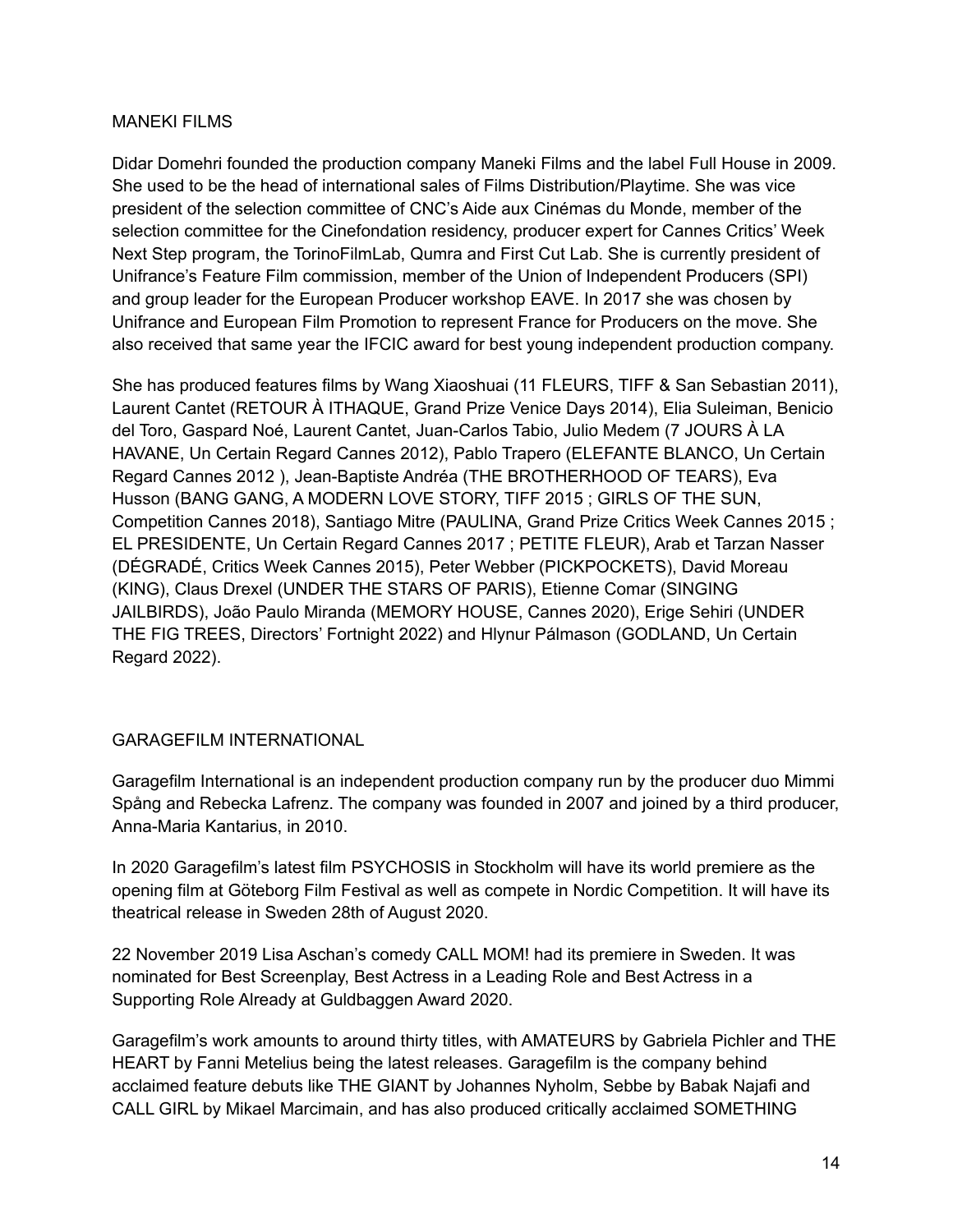MUST BREAK by Ester Martin Bergsmark and box office hit COCKPIT by Mårten Klingberg, to name a few. Over the years Garagefilm's projects have collected over eighty awards in total, including two Guldbagge Awards for Best Film, one Best First Feature Award in Berlin, a FIPRESCI prize in Toronto and a Dragon Award in Gothenburg.

Garagefilm collaborates with some of Sweden's most exciting directors and constantly strives to make a mark with strong stories, high artistic ambition and an own voice. The ambition is to reach wide without losing edge.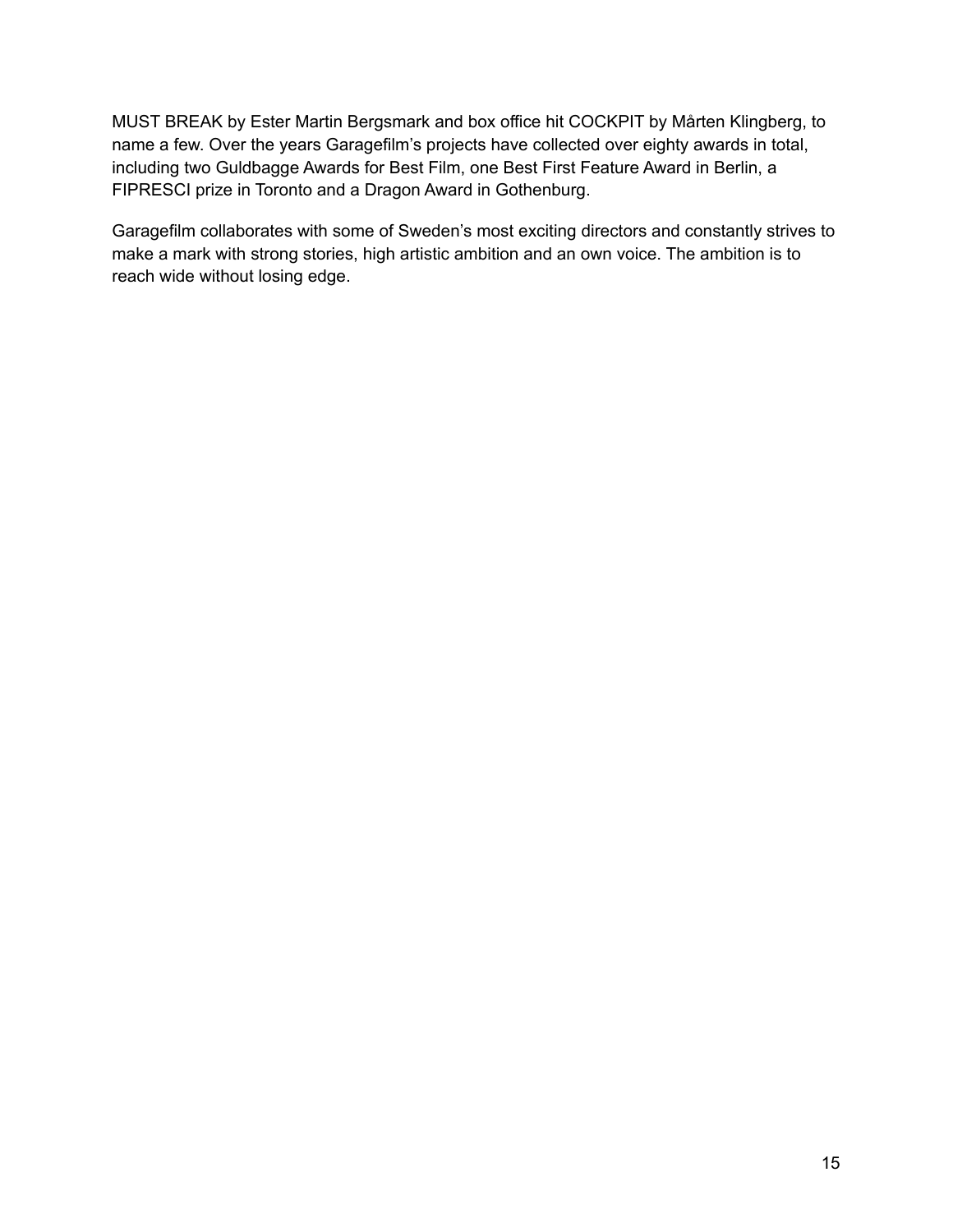# **FESTIVALS**

World Premiere: Cannes: Un Certain Regard 2022

#### **FILM INFORMATION**

ORIGINAL TITLE: VANSKABTE LAND / VOLAÐA LAND

ENGLISH TITLE: GODLAND

GENRE: Drama

COUNTRIES: Denmark, Iceland, France, Sweden

LANGUAGE: Danish, Icelandic

YEAR: 2022

DURATION: 143 min

PICTURE: Color

ASPECT RATIO: 1.33:1

SOUND: 5.1

AVAILABLE FORMAT: DCP

#### **CREW**

DIRECTOR: Hlynur Pálmason

SCREENPLAY: Hlynur Pálmason

CINEMATOGRAPHY: Maria von Hausswolff

EDITING: Julius Krebs Damsbo

PRODUCTION DESIGN: Frosti Friðriksson

COSTUME DESIGN: Nina Grønlund

SOUND DESIGN: Björn Viktorsson & Kristian Selin Eidnes Andersen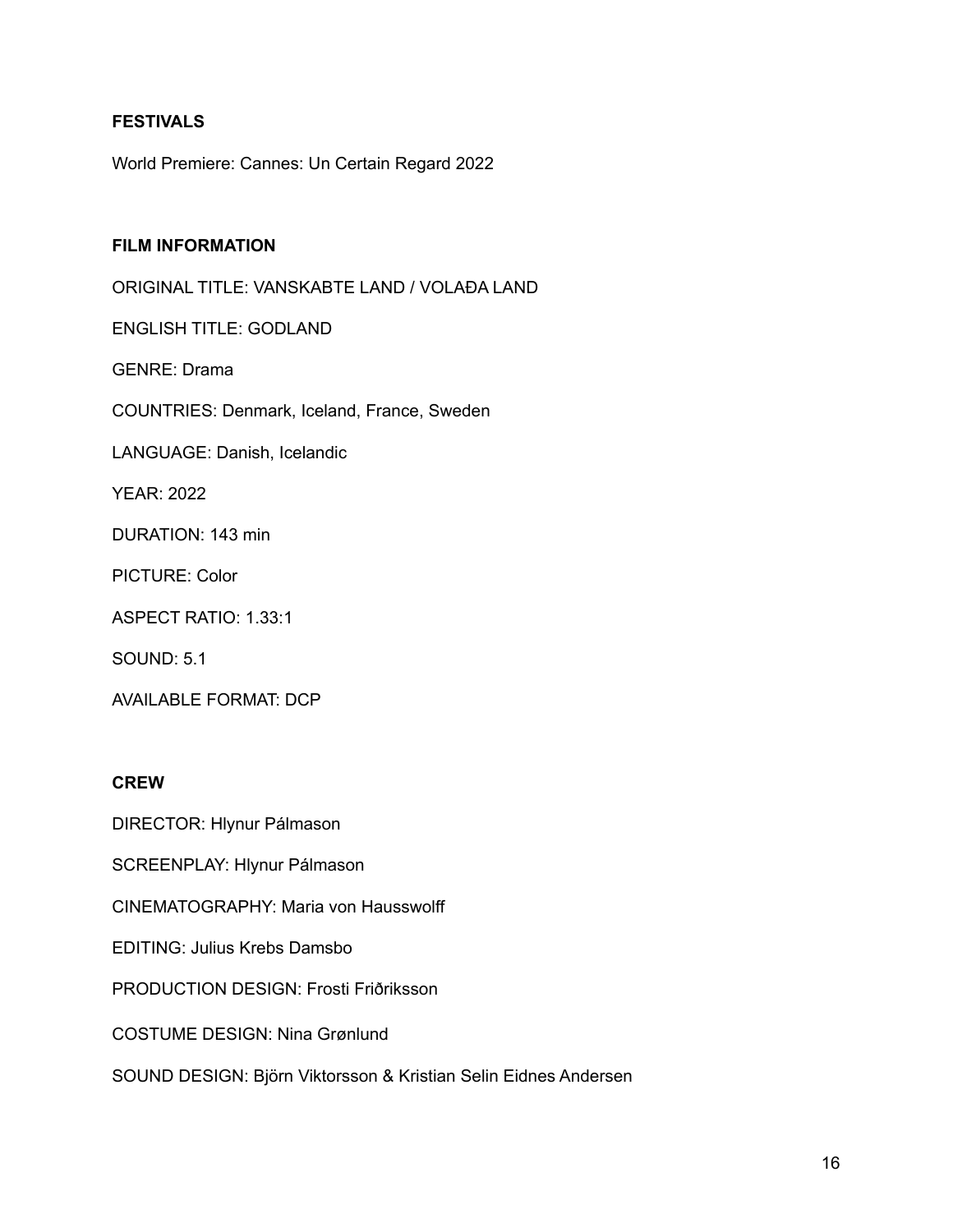MUSIC: Alex Zhang Hungtai

PRODUCTION COMPANY: Snowglobe

In Collaboration with Join Motion Pictures

CO-PRODUCTION COMPANIES: Maneki Films, Garagefilm, Film I Väst

PRODUCERS: Katrin Pors, Anton Máni Svansson, Eva Jakobsen, Mikkel Jersin

CO-PRODUCERS: Didar Domehri, Mimmi Spång, Anthony Muir, Peter Possne, Guðmundur Arnar Guðmundsson,

WITH FINANCIAL SUPPORT OF: The Danish Film Institute, Icelandic Film Centre, CNC / Aide aux cinémas du monde, The Swedish Film Institute, Nordisk Film & TV Fond, Creative Europe - MEDIA, Hornafjörður Municipality, SASS, DR, RÚV, Sena, Scanbox

#### **CAST**

Elliott Crosset Hove - Lucas Ingvar Sigurðsson - Ragnar Vic Carmen Sonne - Anna Jacob Hauberg Lohmann - Carl Ída Mekkín Hlynsdóttir - Ida Waage Sandø - Vincent Hilmar Guðjónsson - Translator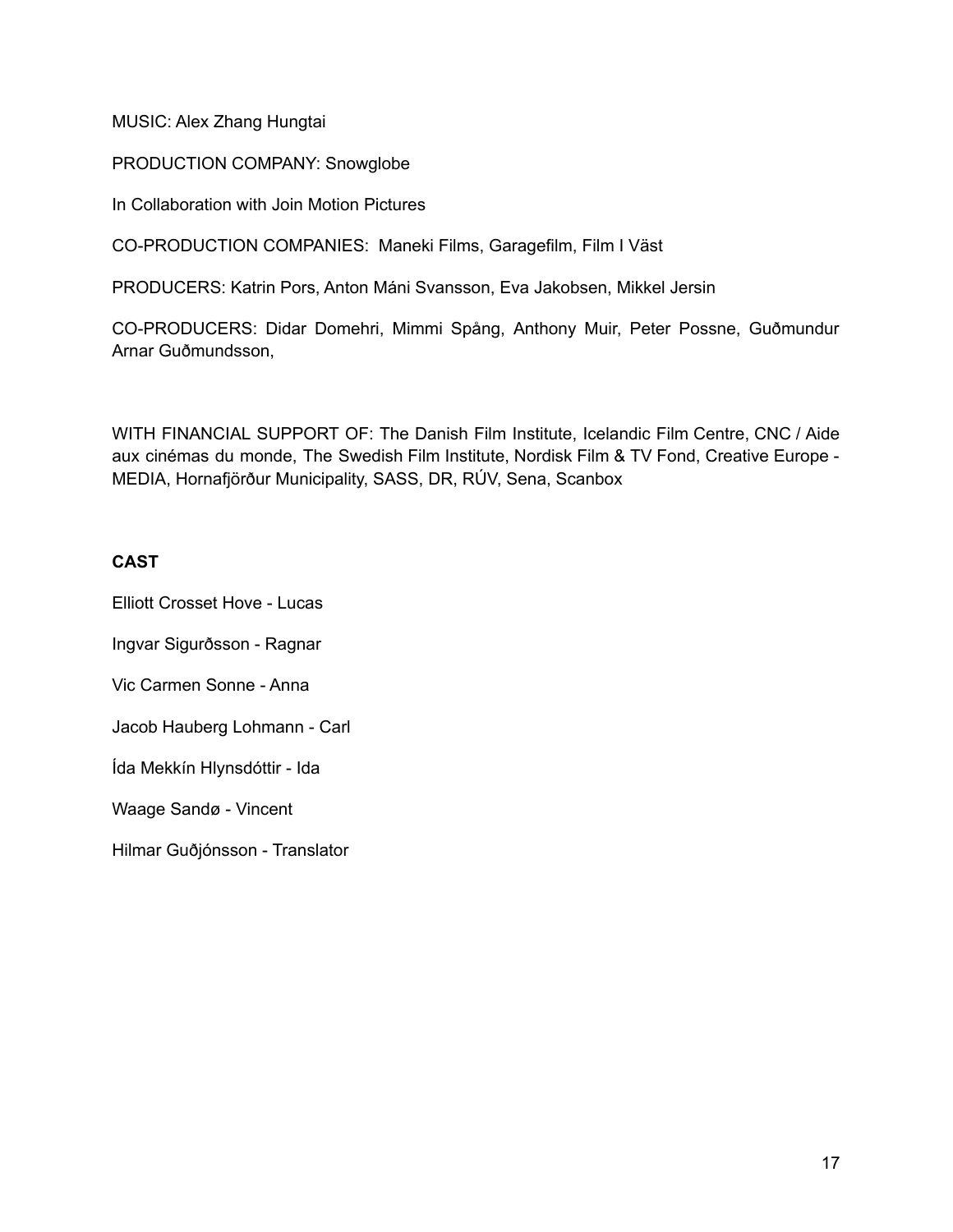# **CONTACTS**

#### **PRODUCER**

COMPANY: Snowglobe NAME: Katrin Pors ADDRESS: Refshalevej 157a, 1432 Copenhagen, Denmark EMAIL: katrin@snowglobefilm.com WEBSITE: www.snowglobefilm.com PHONE: + 45 2532 7661

#### **WORLD SALES**

New Europe Film Sales

Puławska 152/5

02-670 Warsaw, Poland

www.neweuropefilmsales.com

#### **FESTIVALS**

Natalia Dąbrowska

+48 698 903 038

festivals@neweuropefilmsales.com

# **INTERNATIONAL SALES**

Jan Naszewski

+48 600 173 205

jan@neweuropefilmsales.com

Katarzyna Siniarska

+48 698 900 936

kat@neweuropefilmsales.com